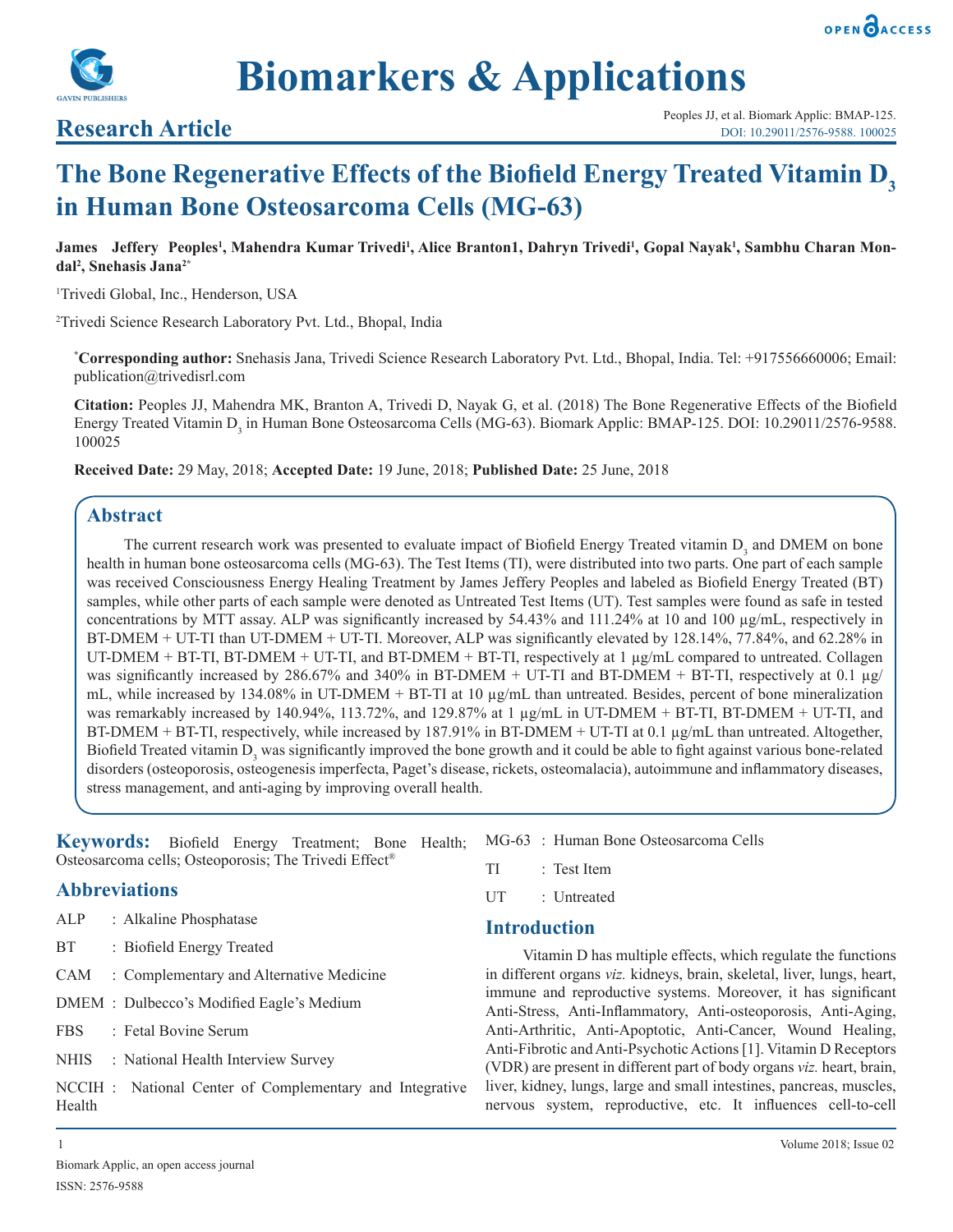communication, normal cell growth, differentiation, cycling and proliferation. It can also regulate skin health, neurotransmission process, hormonal balance, immune and cardiovascular functions. Vitamin D naturally synthesize in the presence of sunlight in the skin and plays a vital role for the development and growth of skeletal system [2]. Due to several reasons like aging, indiscriminate uses of skin protecting medical preparations the production of vitamin  $D_3$  has decreased [3,4]. Manifestation of various metabolic disorders like osteomalacia and exacerbate osteoporosis, etc. due to deficiency of vitamin  $D<sub>3</sub>$  [5]. Serum calcium and Alkaline Phosphatase (ALP) are the two principal biomarkers for bone metabolism especially in post-menopausal women, while bone-specific ALP is the most important marker for osteoblast differentiation [6,7]. To maintain a sufficient level of these two biomarkers vitamin D is very essential. Hence, vitamin D has a good impact for development and maintaining a strong bone [8,9]. Apart from calcium and ALP, collagen is also take part in the process of bone calcification [10,11]. Numerous scientific reports and clinical trials have exhibited the useful effects of Biofield Energy Treatment to enhance immune function in cancer patients *via* therapeutic touch [12], massage therapy [13], etc. Complementary and Alternative Medicine (CAM) therapies are now emerging as preferred models of treatment, among which Biofield Therapy (or Healing Modalities) is one approach that has been reported to have several benefits to enhance physical, mental and emotional human wellness. Biofield Therapy has been included under the class of a CAM system, recommended by National Center of Complementary and Integrative Health (NCCIH). Apart from conventional drug therapy various alternative therapies *viz.* deep breathing, natural products, yoga, Tai Chi, chiropractic/osteopathic manipulation, Qi Gong, massage, meditation, special diets, homeopathy, progressive relaxation, guided imagery, acupressure, acupuncture, relaxation techniques, healing touch, hypnotherapy, pilates, movement therapy, rolfing structural integration, Ayurvedic medicine, mindfulness, aromatherapy, traditional Chinese herbs and medicines, essential oils, naturopathy, Reiki, and cranial sacral therapy have been extensively used for the treatment of various disorders. Human Biofield has a subtle form of energy that has ability to work in an effective way [14]. CAM treatment approaches have been practiced worldwide with significant clinical benefits in various disease cases [15]. The impact of The Trivedi Effect® has been published in reputed peer-reviewed science journals with fruitful outcomes in the field of tumor research [16, 17], microbiology [18-20], biotechnology [21,22], pharmaceutical science [23-26], agricultural science [27-29], materials science [30-32], nutraceuticals [33,34], skin health [35,36], human health and wellness. Therefore, considering the perspective of vitamin D on bone cell development the authors designed this experiment to investigate the potential of Consciousness Energy Healing Treatment on the test samples (vitamin  $D_3$  and DMEM) using estimation of ALP, collagen, and bone mineralization in MG-63 cells.

# **Materials and Methods**

#### **Chemicals and Reagents**

Fetal Bovine Serum (FBS) and Dulbecco's Modified Eagle's Medium (DMEM) were purchased from Life Technology, USA. Rutin hydrate was purchased from TCI, Japan, while vitamin  $D<sub>3</sub>$ (denoted as test item) and L-ascorbic acid were obtained from Sigma-Aldrich, USA. Antibiotic solution (penicillin-streptomycin) was procured from HI Media, India, while 3-(4, 5-dimethyl-2 thiazolyl)-2, 5-diphenyl-2H-tetrazolium) (MTT), Direct Red 80, and Ethylenediaminetetraacetic acid (EDTA) were obtained from Sigma, USA. All the other chemicals used were analytical grade obtained from India.

## **Cell Culture**

The human bone osteosarcoma (MG-63) cell line was used as test system, maintained under the DMEM growth medium for routine culture and supplemented with 10% FBS. Growth conditions were maintained at 37°C,  $5\%$  CO<sub>2</sub> and 95% humidity and sub cultured by trypsinisation followed by splitting the cell suspension into fresh flasks and supplementing with fresh cell growth medium. Three days before the start of the experiment (i.e*.,* day -3), the growth medium of near-confluent cells was replaced with fresh phenol-free DMEM, supplemented with 10% charcoal-dextran stripped FBS (CD-FBS) and 1% penicillin-streptomycin [37].

## **Experimental Design**

The experimental groups consisted of cells in baseline control (untreated cells), vehicle control groups (0.05% DMSO with Biofield Energy Treated and untreated DMEM), a positive control group (Rutin hydrate) and experimental test groups. Experimental test groups included the combination of the Biofield Energy Treated and untreated vitamin  $D_3/DMEM$ . It consisted of four major treatment groups on specified cells with UT-DMEM + UT-Test item, UT-DMEM + Biofield Energy Treated test item (BT-Test item), BT-DMEM + UT-Test item, and BT-DMEM + BT-Test item.

## **Biofield Treatment Strategies**

The test item (i.e., vitamin  $D_3$  and DMEM) was separated into two parts. One part each of the test item was treated with the Biofield Energy (The Trivedi Effect®) and defined as Biofield Treated items, while the second part did not receive any treatment referred as the untreated. Biofield Energy Treatment was given by James Jeffery Peoples, who participated in this study and performed the Biofield Energy Treatment remotely through a unique Energy Transmission process for ~5 minutes under laboratory conditions. Healer remotely located in the USA, while the test samples were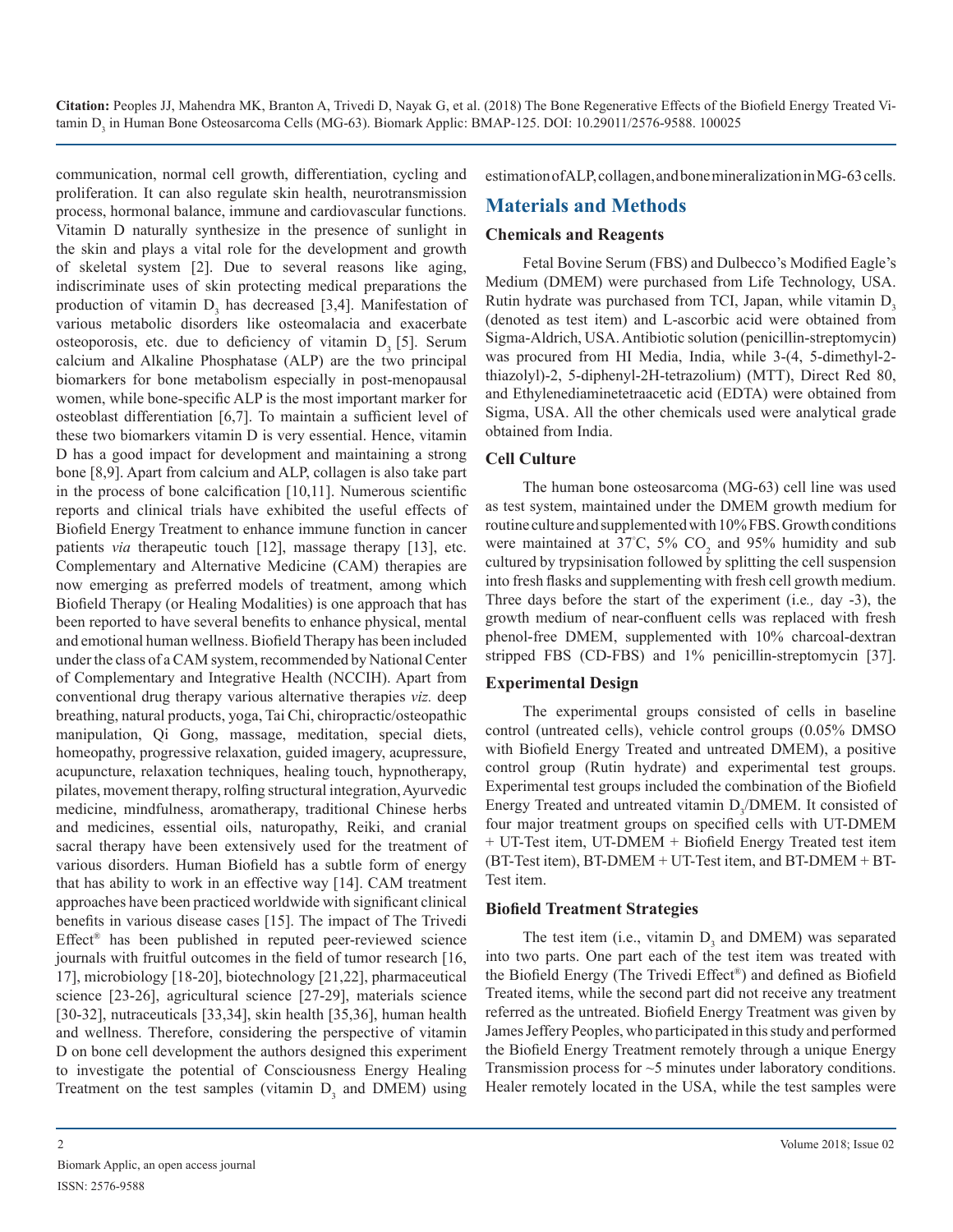located at Dabur Research Foundation, New Delhi, India. In this study, Healer never reached the research laboratory in person or nor had any contact with the test item and medium. Further, the untreated group was treated with a "sham" healer for comparative purposes. The sham healer did not have any knowledge about the Biofield Energy Treatment. After that, the Biofield Energy Treated and untreated samples were kept in similar sealed conditions for experimental study.

#### **Determination of Non-Cytotoxic Concentration**

The cell viability was performed by MTT assay in MG-63 cells. The cells were counted and plated in a 96-well plate at  $5 \times 10^3$ to  $10 \text{ X } 10^3$  cells/well/180  $\mu$ L of cell growth medium. The above cells were incubated overnight and subjected to serum stripping or starvation. The cells were treated with the test item, DMEM, and the positive control. The untreated cells were served as baseline control. The cells in the above plate(s) were incubated for a time point ranging from 24 to 72 hours in a  $CO_2$  incubator at 37°C, 5%  $CO<sub>2</sub>$  and 95% humidity. After incubation, the plates were taken out and 20 µL of 5 mg/mL of MTT solution was added to all the wells followed by an additional incubation for 3 hours at 37° C. The supernatant was aspirated and 150  $\mu$ L of DMSO was added to each well to dissolve formazan crystals. The absorbance of each well was read at 540 nm using a Synergy HT microplate reader, BioTek, USA. The percentage cytotoxicity at each tested concentration of the test substance was calculated using Equation (1):

----------------------- (1)

Where,  $X = Absorbance$  of treated cells;  $R = Absorbance$  of untreated cells

The percentage cell viability corresponding to each treatment was then be obtained using the following Equation (2):

 $%$  Cell Viability = 100 - % Cytotoxicity ----------------- (2)

The concentration found  $\geq 70\%$  cell viability was considered as non-cytotoxic [38].

## **Assessment of Alkaline Phosphatase (ALP) Activity**

Hemocytometer was used for the estimation of required cell density. At the density to  $1 \times 10^4$  cells/well was plated in a 24-well plate in phenol-free DMEM with 10% CD-FBS and incubate for 48 hours in a  $CO_2$  incubator at 37°C, 5%  $CO_2$  and 95% humidity. The cells were washed with 1X PBS and lysed by freeze-thaw method *i.e.,* incubation at -80°C for 20 minutes followed by incubation at 37° C for 10 minutes. To the lysed cells, 50 µL of substrate solution *i.e.,* 5 mM of *p*-nitro phenyl phosphate (*p*NPP) in 1M diethanolamine and 0.24 mM magnesium chloride  $(MgCl<sub>2</sub>)$  solution (pH 10.4) was added to all the wells followed by incubation for 1 hour at 37° C. The absorbance of the above solution was read at 405 nm using Synergy HT microplate reader

(Biotek, USA). The absorbance values obtained were normalized with substrate blank (*p*NPP solution alone) absorbance values. The percentage increase in ALP activity than untreated cells (baseline group) was calculated using Equation (3):

 $\%$  Increase in ALP = { $(X - R)/R$ } \* 100---------------------- (3)

Where,

 $X =$  Absorbance of cells corresponding to positive control and test groups

R = Absorbance of cells corresponding to baseline group (untreated cells)

## **Evaluation of Collagen Synthesis**

With the help of a Hemocytometer the MG-63 cells were counted and plated in a 24-well plate at  $10 \text{ X } 10^3$  cells/well in phenol-free DMEM supplemented with 10% CD-FBS, incubate for 48 hours in a  $CO_2$  incubator at 37°C, 5%  $CO_2$  and 95% humidity. The amount of collagen accumulated in MG-63 cells respective to each treatment was measured using Direct Sirius red dye binding assay. The collagen dye complex obtained in the above step was dissolved in 0.1 N NaOH and absorbance was read at 540 nm using Biotek Synergy HT microplate reader. The level of collagen was extrapolated using standard curve obtained from purified Calf Collagen Bornstein and Traub Type I (Sigma Type III). The percentage increase in collagen level with respect to the untreated cells (baseline group) was calculated using Equation (4):

% Increase in collagen levels =  $\{(X - R)/R\} * 100$  ..... (4)

Where,  $X =$  Collagen levels in cells corresponding to positive control and test groups

 $R =$  Collagen levels in cells corresponding to baseline group (untreated cells)

# **Assessment of Bone Mineralization by Alizarin Red S Staining**

Using a Hemocytometer MG-63 cells were counted and plated in a 24-well plate at  $10 \text{ X } 10^3$  cells/well in phenol-free DMEM containing 10% CD-FBS. The cells were incubated for 48 hours in a  $CO_2$  incubator at 37°C, 5%  $CO_2$  and 95% humidity to allow cell recovery and exponential growth. The cells were subjected to serum stripping for 24 hours. Then, the cells were treated with non-cytotoxic concentrations of the test samples and positive control and incubate for 3 days. After which, the cells were fixed in 70% ethanol for 1 hour and Alizarin Red solution (40 µm; pH 4.2) was added to the samples for 20 minutes with shaking. The cells were washed with distilled water (DW) to remove unbound dye. For quantitative analysis by absorbance evaluation, nodules were solubilized with 10% cetylpyridinium chloride for 15 minutes with shaking. Absorbance was measured at 562 nm using Biotek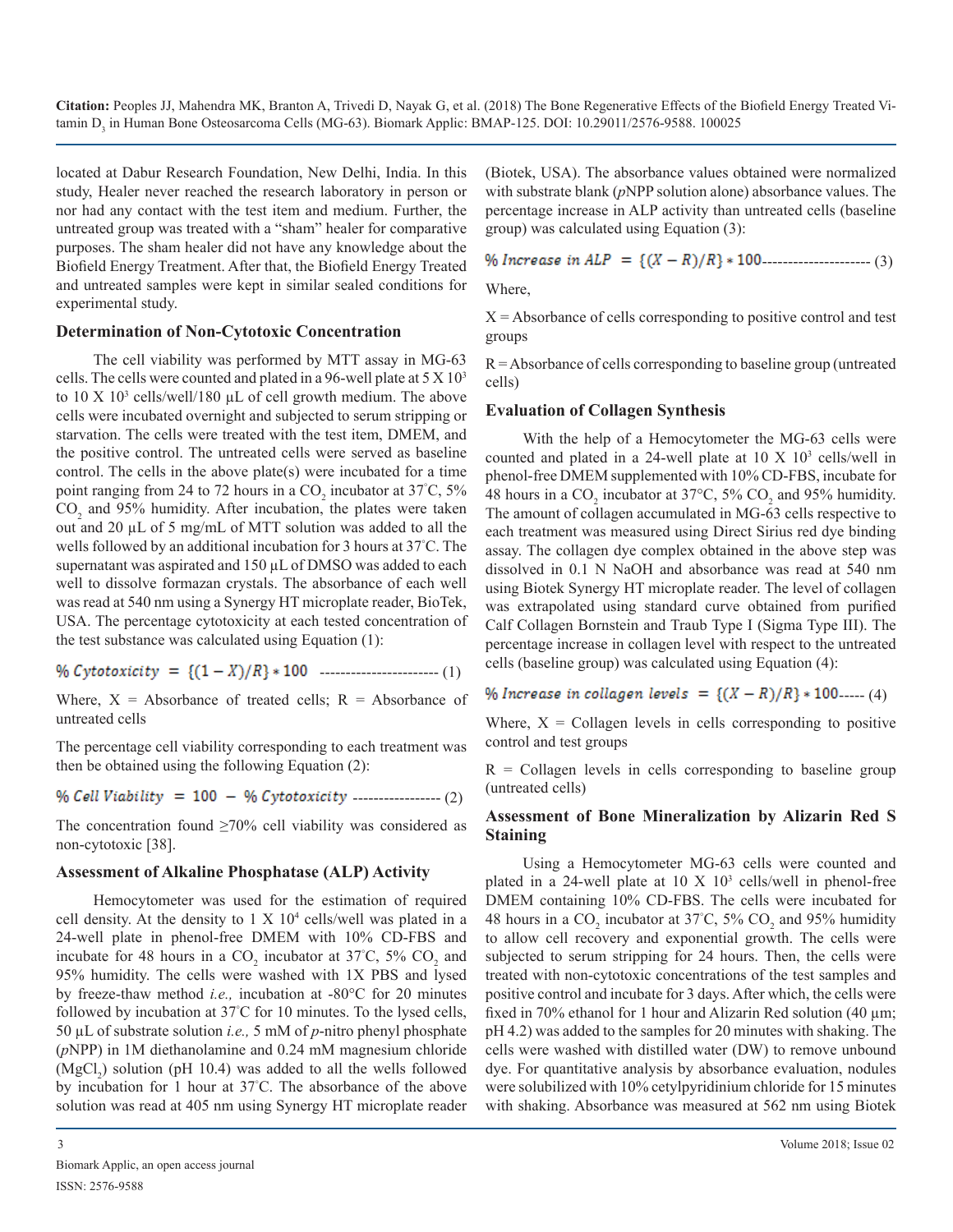Synergy HT microplate reader. The percentage increase in bone mineralization with respect to the untreated cells (baseline group) was calculated using Equation (5):

# $\%$  Increase = { $(X - R)/R$ } \* 100 - - - - - - - - - - - - - - - - - (5)

Dunnett's test. Statistically significant values were set at the level of  $p \leq 0.05$ .

# **Results and Discussion**

#### **MTT Assay**

Where,  $X =$ Absorbance in cells corresponding to positive control or test groups;  $R =$  Absorbance in cells corresponding to baseline (untreated) group.

#### **Statistical Analysis**

All the values were represented as percentage of respective parameters. For multiple group comparison, one-way Analysis of Variance (ANOVA) was used followed by post-hoc analysis by

The results of the MTT cell viability assay of the Biofield Energy Treated vitamin  $D_3$  and DMEM in MG-63 cells are shown in (Figure 1). The data showed that the test samples in combination found as nontoxic and safe (as evidence of cell viability approximately greater than 71%) across all the tested concentrations up to 100 µg/mL. Hence, the same concentrations were used for the evaluation of Alkaline Phosphatase (ALP) activity, collagen synthesis, and bone mineralization in MG-63 cells.



**Figure 1:** The effect of the test items (vitamin D<sub>3</sub> and DMEM medium) on cell viability in MG-63 cells after 72 hours of treatment; VC: Vehicle control (0.05% DMSO); UT: Untreated; BT: Biofield Energy Treated; TI: Test item.

#### **Alkaline Phosphatase (ALP) Activity**

The effect of the test samples on ALP activity in MG-63 cells is shown in (Figure 2). The vehicle control group showed 23.6% level of ALP activity as compared to the untreated cells group. The ALP activity was significantly increased by 43.44%, 53.55%, and 83.33% in the positive control (Rutin) group in a dosedependent manner at the concentration of 0.01, 0.1, and 1 µg/mL, respectively compared to the untreated cells group. The level of ALP was significantly increased by 23.53%, 47.06%, and 75.63% in the UT-DMEM + BT-Test item, BT-DMEM + UT-Test item, and BT-DMEM + BT-Test item groups, respectively at 0.1  $\mu$ g/mL with respect to the UT-DMEM + UT-Test item group. Further, the level of ALP was significantly increased by 128.14%, 77.84%, and 62.28% in the UT-DMEM + BT-Test item, BT-DMEM + UT-Test

item, and BT-DMEM + BT-Test item groups, respectively at  $1 \mu g$ / mL compared to the UT-DMEM + UT-Test item group. Moreover, at 10 µg/mL ALP level was significantly increased by 17.72%, 54.43%, and 30.48% in the UT-DMEM + BT-Test item, BT-DMEM + UT-Test item, and BT-DMEM + BT-Test item groups, respectively compared to the UT-DMEM + UT-Test item group. Synthesis of ALP was significantly elevated by 12.35%, 16.47%, and  $38.82\%$  in the UT-DMEM + BT-Test item, BT-DMEM + UT-Test item, and BT-DMEM + BT-Test item groups, respectively at 50 µg/mL compared to the UT-DMEM + UT-Test item group.

However, at higher concentration (at 100  $\mu$ g/mL) showed the ALP level was significantly increased by 111.24% and 11.65% in the BT-DMEM + UT-Test item and BT-DMEM + BT-Test item groups, respectively than the untreated group (Figure 2).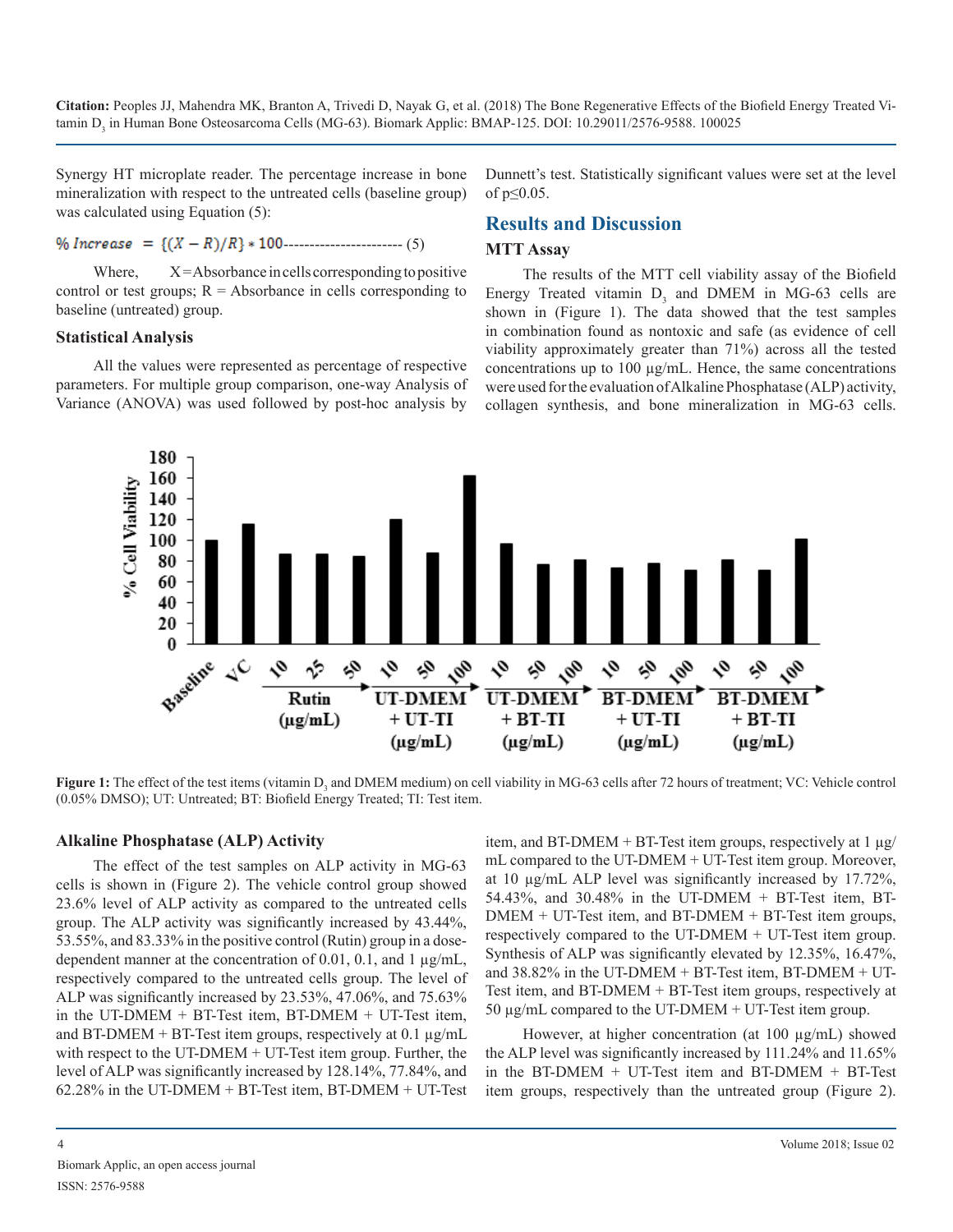According to Franceschi, RT et al. reported that for the induction of osteoblast marker, ALP coupled to collagen matrix synthesis and accumulation [39]. Thus, for complete development of bone cells ALP plays a vital role. Overall, the Consciousness Energy Treated (The Trivedi Effect®) vitamin  $D_3$  showed an improved

synthesis of ALP in the human osteosarcoma cells with respect to the untreated item items group, which might be advantageous to maintain a healthy skeletal structure for the patients suffering from various bone-related disorders.



**Figure 2:** The effect of the test items (vitamin D<sub>3</sub> and DMEM medium) on alkaline phosphatase enzyme activity was assessed in human bone osteosarcoma cell after treatment with the Biofield Energy Treated test samples; VC: Vehicle control (0.05% DMSO), UT: Untreated; BT: Biofield Energy Treated; TI: Test item.

#### **Assessment of Collagen Activity**

The effect of the test substances on the collagen activity in MG-63 cells is shown in (Figure 3). Vehicle control group showed 4.9% increased the level of collagen as compared to the untreated cells (normal control) group. The level of collagen synthesis was significantly increased by 46.59%, 51.97%, and 65.41% at 0.01, 0.1, and 1  $\mu$ g/mL, respectively in the positive control (Rutin) group compared to the untreated cells group. The collagen synthesis was significantly increased by 286.67% and 340% in the BT-DMEM + UT-Test item and BT-DMEM + BT-Test item groups, respectively at 0.1  $\mu$ g/mL compared to the UT-DMEM + UT-Test item group. Moreover, the collagen level was significantly increased by 11.43% in the UT-DMEM + BT-Test item group at  $1 \mu g/mL$  compared to the UT-DMEM + UT-Test item group. Additionally, at 10  $\mu$ g/mL the level of collagen was also significantly increased by 134.08% in the UT-DMEM + BT-Test item group with respect to the UT-DMEM + UT-Test item group (Figure 3). Bone defects, including bone loss and fractures have great socioeconomic impact in disability. Type I collagen is one of the vital structural proteins in hard tissues, responsible for various functions on osteoblast such as initial attachment, proliferation, and differentiation etc. [40-41]. The extracellular matrix component collagen, plays a vital role in the maintenance of bone structure. The turnover of the bone matrix is influenced by collagen synthesis and degrading metalloprotease enzymes increase with the mechanical loading [42]. Overall, the Consciousness Energy treated vitamin  $D_3$  had significantly improved the synthesis of collagen fibers in the human osteosarcoma cells with respect to all the treatment groups. Hence, it is assumed that The Trivedi Effect® has the significant potential to improve the bone health in various skeletal disorders.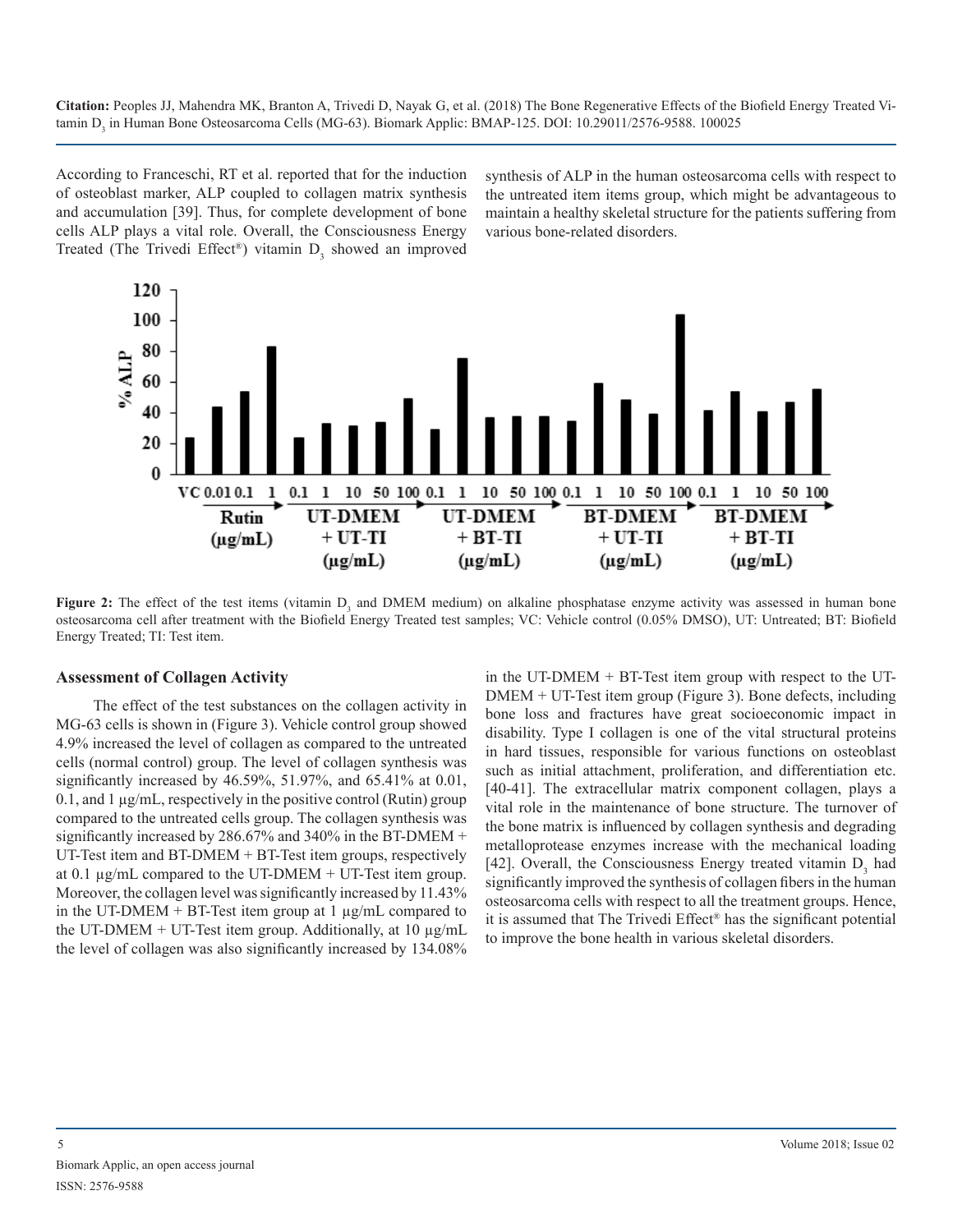

**Figure 3:** The effect of the test items (vitamin D<sub>3</sub> and DMEM medium) on collagen activity in MG-63 cells; VC: Vehicle control (0.05% DMSO), UT: Untreated; BT: Biofield Energy Treated, TI: Test item.

#### **Assessment of Bone Mineralization by Alizarin Red S (ARS) Staining**

Staining with alizarin red S is an appropriate technique for the assessment of skeletal mineralization during skeletal development, maintenance, and regeneration process [43]. ARS staining has been used for the evaluation of calcium-rich deposits by cells in culture [44]. The bone mineralization is essential for the growth and development of overall health. Alteration of bone mineralization process can leads to a variety of medical difficulties [45]. The effect of the test items on mineralization of bone in MG-63 cells is shown in (Figure 4). The vehicle control (VC) group showed 8.9% increased bone mineralization as compared to the untreated cells (normal control) group. The percentage of bone mineralization was significantly increased in a concentrationdependent manner by 47.98%, 59.73%, and 139.02% at 5, 10, and 25 µg/mL, respectively in the positive control group compared to the untreated cells group. The percent of bone mineralization was remarkably increased by 19.32% and 187.91% in the UT-DMEM + BT-Test item and BT-DMEM + UT-Test item group at 0.1 µg/ mL compared to the UT-DMEM + UT-Test item group. Further, a noticeably increased percentage of bone mineralization by 140.94%, 113.72%, and 129.87% in the UT-DMEM + BT-Test item, BT-DMEM + UT-Test item, and BT-DMEM + BT-Test item groups, respectively was found at 1 µg/mL with respect to the UT-DMEM + UT-Test item group. In addition to, the data showed a significant increased of percent bone mineralization by 5.48%, 36.75%, and 28.89% in the UT-DMEM + BT-Test item, BT- $DMEM + UT-Test$  item, and  $BT-DMEM + BT-Test$  item groups, respectively than the UT-DMEM  $+$  UT-Test item group (Figure 4) at 10 µg/mL. Thus, results envisaged that the Biofield Energy Treated vitamin  $D_3$  remarkably improved bone mineralization by *in vitro* in MG-63 cells compared to all others treatment groups.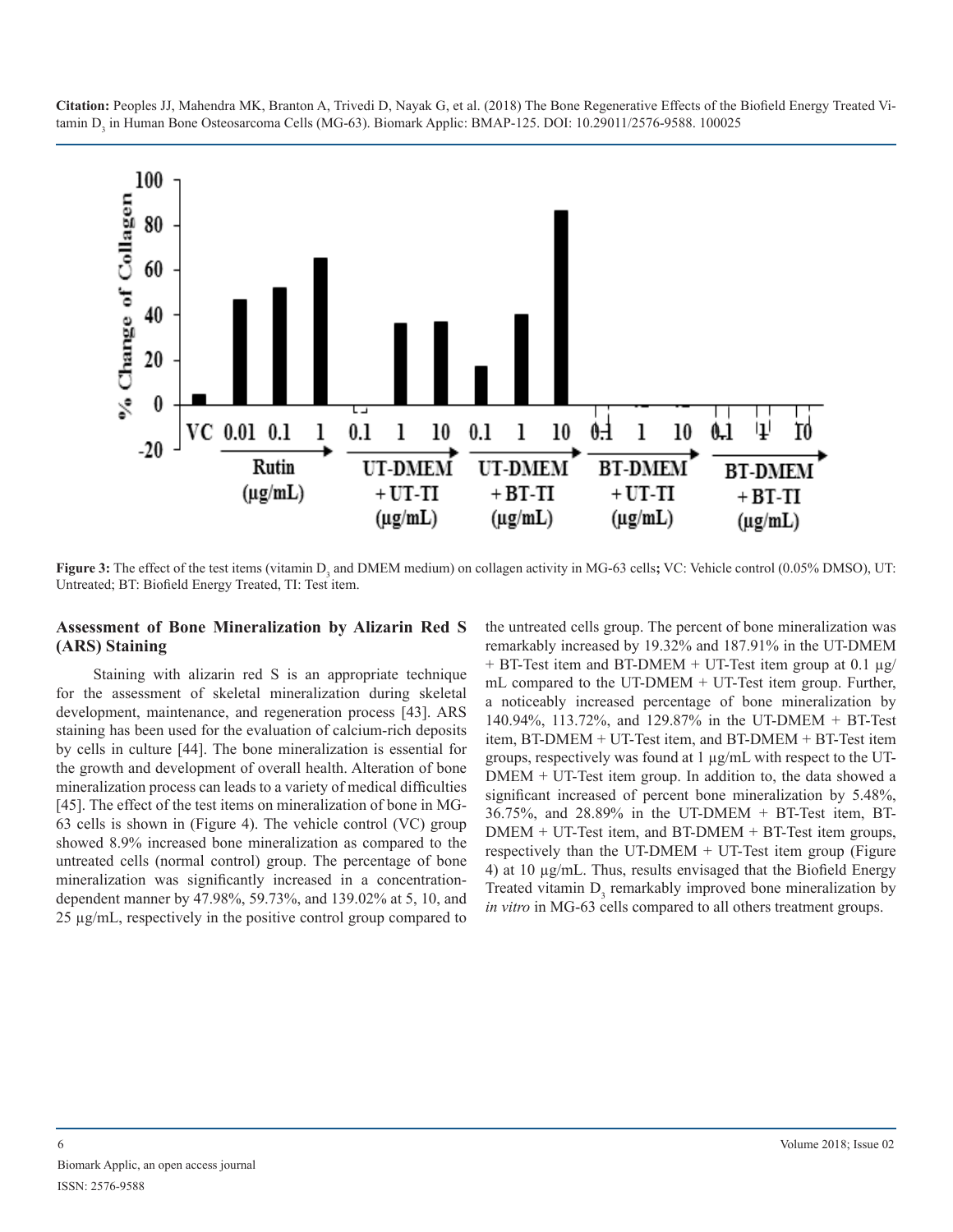

**Figure 4:** The effect of the test items (vitamin D<sub>3</sub> and DMEM medium) on bone mineralization activity in human bone osteosarcoma cells; VC: Vehicle control (0.05% DMSO), UT: Untreated; BT: Biofield Energy Treated, TI: Test item.

# **Conclusions**

The MTT cell viability assay data showed greater than 71% cells were viable, which indicated that the test samples were safe and nontoxic in the selected concentrations. The UT-DMEM + BT-Test item group exhibited 128.14% increased the level of ALP at 1  $\mu$ g/mL than untreated. Moreover, the BT-DMEM + UT-Test item group revealed the percent increased of ALP by 77.84%, 54.43%, and 111.24% at 1, 10, and 100 µg/mL, respectively as compared to the untreated group. Other parameter like collagen was significantly increased by 286.67% and 340% in the BT-DMEM + UT-TI and  $BT-DMEM + BT-TI$ , respectively at 0.1  $\mu$ g/mL, while increased by 134.08% in the UT-DMEM + BT-Test item group at 10  $\mu$ g/ mL compared to the untreated group. Besides, the percent of bone mineralization was remarkably increased by 140.94%, 113.72%, and 129.87% at 1  $\mu$ g/mL in the UT-DMEM + BT-TI, BT-DMEM + UT-TI, and BT-DMEM + BT-TI groups, respectively, while increased by 187.91% in the BT-DMEM + UT-Test item group at 0.1 µg/mL compared to the untreated group. In conclusion, Biofield Treated (The Trivedi Effect®) test samples demonstrated a significant impact on bone health parameters. Therefore, the Consciousness Energy Healing-based vitamin  $D_3$  might be use for the management of bone-related disorders *viz.* low bone density [and osteoporosis, rickets, osteogenesis imperfecta, bone and joint](https://www.ncbi.nlm.nih.gov/pubmed/3033008)  pain, osteoma, osteomalacia, bone fractures, etc. Further, it can used in organ transplants (kidney, liver, and heart transplants), [autoimmune disorders \(Systemic Lupus Erythromatosus, Addison](https://www.eurekaselect.com/77295/article/vitamin-d-status-supplementation-and-immunomodulation)  Disease, Celiac Disease or gluten-sensitive enteropathy, Graves' Disease, Hashimoto Thyroiditis, Multiple Sclerosis, Myasthenia [Gravis, Pernicious Anemia, Aplastic Anemia, Rheumatoid Arthritis,](https://www.ncbi.nlm.nih.gov/pmc/articles/PMC3257679/)  Type 1 Diabetes, Alopecia Areata, Crohn's Disease, Fibromyalgia, [Vitiligo, Psoriasis, Scleroderma, Chronic Fatigue Syndrome and](https://www.ncbi.nlm.nih.gov/pubmed/24639613) 

Vasculitis), and inflammatory disorders (Asthma, Ulcerative Colitis, Alzheimer's Disease, Atherosclerosis, Dermatitis, Diverticulitis, Hepatitis, Irritable Bowel Syndrome). Further, it could be useful for the management of stress, cancer, psychosis, fibrosis, aging, neurodegenerative disorders (Parkinson's), wound repair and improve Quality of Life.

# **Acknowledgements**

Authors are grateful to Dabur Research Foundation, Trivedi Global, Inc., Trivedi Science, Trivedi Testimonials and Trivedi Master Wellness for their support throughout the work.

# **Conflict of Interest**

Authors declare no conflict of action.

# **References**

- 1. [Holick MF \(2004\) Sunlight and vitamin D for bone health and preven](https://www.ncbi.nlm.nih.gov/pubmed/15585788)[tion of autoimmune diseases cancers, and cardiovascular disease. Am](https://www.ncbi.nlm.nih.gov/pubmed/15585788)  [J Clin Nut 80: 1678S-1688S.](https://www.ncbi.nlm.nih.gov/pubmed/15585788)
- 2. [Holick MF \(1996\) Vitamin D and bone health. J Nutr 126: 1159S-](https://www.ncbi.nlm.nih.gov/pubmed/8642450)1164S.
- 3. [Matsuoka LY, Ide L, Wortsman J, MacLaughlin JA, Holick MF \(1987\)](https://www.ncbi.nlm.nih.gov/pubmed/3033008)  Sunscreens suppress vitamin D<sub>3</sub> synthesis. J Clin Endocrinol Metab [64: 1165-1168.](https://www.ncbi.nlm.nih.gov/pubmed/3033008)
- 4. [Barnes MS, Robson JP, Bonham MP, Strain J, Wallace J \(2006\) Vita](https://www.eurekaselect.com/77295/article/vitamin-d-status-supplementation-and-immunomodulation)min D: Status, supplementation and immunodulation. Cur Nut Food [Sci 2: 315-336.](https://www.eurekaselect.com/77295/article/vitamin-d-status-supplementation-and-immunomodulation)
- 5. [Laird E, Ward M, McSorley E, Strain JJ, Wallace J \(2010\) Vitamin D](https://www.ncbi.nlm.nih.gov/pmc/articles/PMC3257679/) and bone health; Potential mechanisms. Nutrients 2: 693-724.
- 6. [Bhattarai T, Bhattacharya K, Chaudhuri P, Sengupta P \(2014\) Cor](https://www.ncbi.nlm.nih.gov/pubmed/24639613)relation of common biochemical markers for bone turnover, serum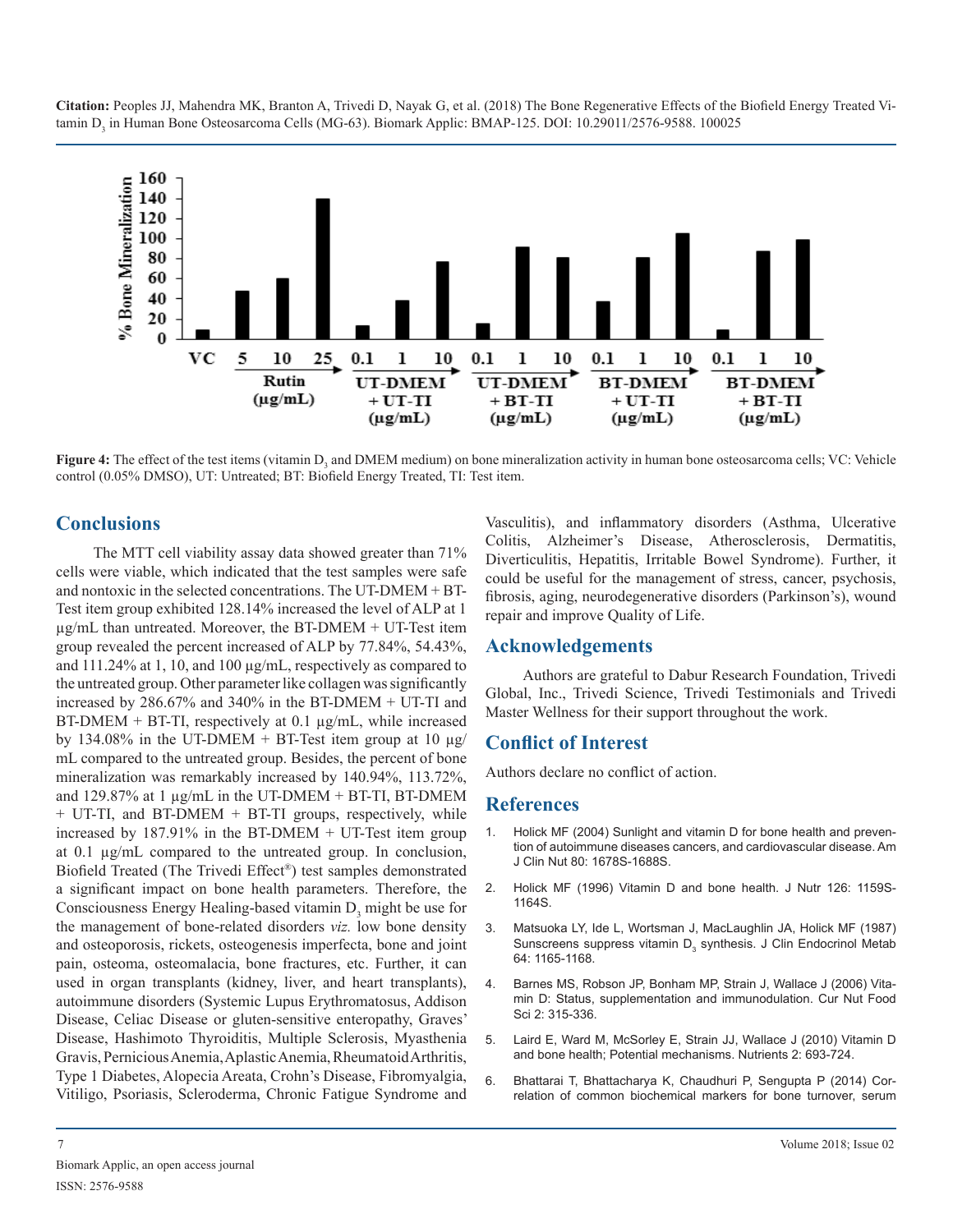[calcium, and alkaline phosphatase in post-menopausal women. The](https://www.ncbi.nlm.nih.gov/pubmed/24639613)  [Malaysian Journal of Medical Sciences: MJMS 21: 58-61.](https://www.ncbi.nlm.nih.gov/pubmed/24639613)

- 7. [Iba K, Takada J, Yamashita T \(2004\) The serum level of bone-specific](https://www.ncbi.nlm.nih.gov/pubmed/15490270)  alkaline phosphatase activity is associated with aortic calcification in [osteoporosis patients. J Bone Miner Metab 22: 594-596.](https://www.ncbi.nlm.nih.gov/pubmed/15490270)
- 8. Holick MF, Garabedian M (2006) Vitamin D: Photobiology, metabolism, mechanism of action, and clinical applications. Primer on the metabolic bone diseases and disorders of mineral metabolism. Edited by: Favus MJ, Washington, DC.
- [DeLuca HF \(2004\) Overview of general physiologic features and func](https://www.ncbi.nlm.nih.gov/pubmed/15585789)tions of vitamin D. Am J Clin Nutr 80: 1689S-1696S.
- 10. [Viguet-Carrin S, Garnero P, Delmas PD \(2006\) The role of collagen in](https://www.ncbi.nlm.nih.gov/pubmed/16341622)  bone strength. Osteoporos Int 17: 319-336.
- 11. [Sroga GE, Vashishth D \(2012\) Effects of bone matrix proteins on frac](https://www.ncbi.nlm.nih.gov/pubmed/22535528)ture and fragility in osteoporosis. Curr Osteoporos Rep 10: 141-150.
- 12. [Lutgendorf SK, Mullen-Houser E, Russell D, Degeest K, Jacobson G,](https://www.ncbi.nlm.nih.gov/pubmed/20600809)  et al. (2010) Preservation of immune function in cervical cancer pa[tients during chemo radiation using a novel integrative approach. Brain](https://www.ncbi.nlm.nih.gov/pubmed/20600809)  [Behav Immun 24: 1231-1240.](https://www.ncbi.nlm.nih.gov/pubmed/20600809)
- 13. [Ironson G, Field T, Scafidi F, Hashimoto M, Kumar M, et al. \(1996\)](https://www.ncbi.nlm.nih.gov/pubmed/8707483)  Massage therapy is associated with enhancement of the immune sys[tem's cytotoxic capacity. Int J Neurosci 84: 205-217.](https://www.ncbi.nlm.nih.gov/pubmed/8707483)
- 14. [Jain S, Hammerschlag R, Mills P, Cohen L, Krieger R et al. \(2015\)](https://www.ncbi.nlm.nih.gov/pmc/articles/PMC4654788/)  Clinical studies of biofield therapies: Summary, methodological chal[lenges, and recommendations. Glob Adv Health Med 4: 58-66.](https://www.ncbi.nlm.nih.gov/pmc/articles/PMC4654788/)
- 15. [Rubik B \(2002\) The biofield hypothesis: Its biophysical basis and role](https://www.ncbi.nlm.nih.gov/pubmed/12614524)  in medicine. J Altern Complement Med 8: 703-717.
- 16. [Trivedi MK, Patil S, Shettigar H, Mondal SC, Jana S \(2015\) The po](https://www.omicsonline.org/open-access/the-potential-impact-of-biofield-treatment-on-human-brain-tumor-cells-a-timelapse-video-microscopy-2329-6771-1000141.php?aid=60515)tential impact of biofield treatment on human brain tumor cells: A time[lapse video microscopy. J Integr Oncol 4: 141.](https://www.omicsonline.org/open-access/the-potential-impact-of-biofield-treatment-on-human-brain-tumor-cells-a-timelapse-video-microscopy-2329-6771-1000141.php?aid=60515)
- 17. [Trivedi MK, Patil S, Shettigar H, Gangwar M, Jana S \(2015\)](https://www.omicsonline.org/open-access/in-vitro-evaluation-of-biofield-treatment-on-cancer-biomarkers-involved-in-endometrial-and-prostate-cancer-cell-lines-1948-5956-1000358.php?aid=58658) *In vitro*  [evaluation of Biofield treatment on cancer biomarkers involved in en](https://www.omicsonline.org/open-access/in-vitro-evaluation-of-biofield-treatment-on-cancer-biomarkers-involved-in-endometrial-and-prostate-cancer-cell-lines-1948-5956-1000358.php?aid=58658)[dometrial and prostate cancer cell lines. J Cancer Sci Ther 7: 253-](https://www.omicsonline.org/open-access/in-vitro-evaluation-of-biofield-treatment-on-cancer-biomarkers-involved-in-endometrial-and-prostate-cancer-cell-lines-1948-5956-1000358.php?aid=58658) [257.](https://www.omicsonline.org/open-access/in-vitro-evaluation-of-biofield-treatment-on-cancer-biomarkers-involved-in-endometrial-and-prostate-cancer-cell-lines-1948-5956-1000358.php?aid=58658)
- 18. [Trivedi MK, Patil S, Shettigar H, Bairwa K, Jana S \(2015\) Phenotypic](https://www.trivedieffect.com/the-science/publications/microbiology-publications/phenotypic-and-biotypic-characterization-of-klebsiella-oxytoca-an-impact-of-biofield-treatment/)  and biotypic characterization of *Klebsiella oxytoca*: An impact of bio[field treatment. J Microb Biochem Technol 7: 203-206](https://www.trivedieffect.com/the-science/publications/microbiology-publications/phenotypic-and-biotypic-characterization-of-klebsiella-oxytoca-an-impact-of-biofield-treatment/).
- 19. [Trivedi MK, Patil S, Shettigar H, Mondal SC, Jana S \(2015\) Evaluation](https://www.trivedieffect.com/the-science/publications/microbiology-publications/evaluation-of-biofield-modality-on-viral-load-of-hepatitis-b-and-c-viruses/)  of Biofield modality on viral load of hepatitis B and C Viruses. J Antivir [Antiretrovir 7: 083-088.](https://www.trivedieffect.com/the-science/publications/microbiology-publications/evaluation-of-biofield-modality-on-viral-load-of-hepatitis-b-and-c-viruses/)
- 20. [Trivedi MK, Branton A, Trivedi D, Nayak G, Mondal SC, et al. \(2015\)](https://www.trivedieffect.com/the-science/publications/microbiology-publications/antimicrobial-sensitivity-biochemical-characteristics-and-biotyping-of-staphylococcus-saprophyticus-an-impact-of-biofield-energy-treatment/)  Antimicrobial sensitivity, biochemical characteristics and bio typing of *Staphylococcus saprophyticus*[: An impact of Biofield energy treat](https://www.trivedieffect.com/the-science/publications/microbiology-publications/antimicrobial-sensitivity-biochemical-characteristics-and-biotyping-of-staphylococcus-saprophyticus-an-impact-of-biofield-energy-treatment/)[ment. J Women's Health Care 4: 271.](https://www.trivedieffect.com/the-science/publications/microbiology-publications/antimicrobial-sensitivity-biochemical-characteristics-and-biotyping-of-staphylococcus-saprophyticus-an-impact-of-biofield-energy-treatment/)
- 21. [Nayak G, Altekar N \(2015\) Effect of biofield treatment on plant growth](https://www.trivedieffect.com/the-science/publications/biotechnology-publication/effect-of-a-biofield-treatment-on-plant-growth-and-adaptation/)  and adaptation. J Environ Health Sci 1: 1-9.
- 22. [Trivedi MK, Branton A, Trivedi D, Nayak G, Charan S, et al. \(2015\)](https://www.trivedieffect.com/the-science/publications/microbial-genetics-publications/phenotyping-and-16s-rdna-analysis-after-biofield-treatment-on-citrobacter-braakii-a-urinary-pathogen/) Phenotyping and 16S rDNA analysis after Biofield treatment on *Citrobacter braakii*[: A urinary pathogen. J Clin Med Genom 3: 129.](https://www.trivedieffect.com/the-science/publications/microbial-genetics-publications/phenotyping-and-16s-rdna-analysis-after-biofield-treatment-on-citrobacter-braakii-a-urinary-pathogen/)
- 23. [Branton A, Jana S \(2017\) The influence of energy of consciousness](http://www.sciencepublishinggroup.com/journal/paperinfo?journalid=361&doi=10.11648/j.ijcda.20170303.11)  healing treatment on low bioavailable resveratrol in male Sprague

[Dawley rats. International Journal of Clinical and Developmental Anat](http://www.sciencepublishinggroup.com/journal/paperinfo?journalid=361&doi=10.11648/j.ijcda.20170303.11)[omy 3: 9-15.](http://www.sciencepublishinggroup.com/journal/paperinfo?journalid=361&doi=10.11648/j.ijcda.20170303.11)

- 24. [Branton A, Jana S \(2017\) The use of novel and unique biofield energy](http://www.sciencepublishinggroup.com/journal/paperinfo?journalid=254&doi=10.11648/j.ajcem.20170504.16)  [healing treatment for the improvement of poorly bioavailable com](https://www.ncbi.nlm.nih.gov/pubmed/15490270)[pound, berberine in male Sprague Dawley rats. American Journal of](http://www.sciencepublishinggroup.com/journal/paperinfo?journalid=254&doi=10.11648/j.ajcem.20170504.16)  [Clinical and Experimental Medicine 5: 138-144.](http://www.sciencepublishinggroup.com/journal/paperinfo?journalid=254&doi=10.11648/j.ajcem.20170504.16)
- 25. [Branton A, Jana S \(2017\) Effect of The biofield energy healing treat](http://www.sciencepublishinggroup.com/journal/paperinfo?journalid=394&paperId=10023981)ment o[n](http://www.sciencepublishinggroup.com/journal/paperinfo?journalid=394&paperId=10023981) the pharmacokinetics of 25-hydroxyvitamin  $\mathsf{D}_3$  [25(OH) $\mathsf{D}_3$ ] in rats after a single oral dose of vitamin  $\mathsf{D}_{_{\mathrm{3}}}$ . American Journal of Phar[macology and Phytotherapy 2: 11-18.](http://www.sciencepublishinggroup.com/journal/paperinfo?journalid=394&paperId=10023981)
- 26. [Trivedi MK, Branton A, Trivedi D, Nayak G, Gangwar M, et al. \(2016\)](https://www.omicsonline.org/open-access/molecular-analysis-of-biofield-treated-eggplant-and-watermelon-crops-2329-8863-1000208.php?aid=68428) Molecular analysis of Biofield treated eggplant and watermelon crops. [Adv Crop Sci Tech 4: 208.](https://www.omicsonline.org/open-access/molecular-analysis-of-biofield-treated-eggplant-and-watermelon-crops-2329-8863-1000208.php?aid=68428)
- 27. [Trivedi MK, Branton A, Trivedi D, Nayak G, Mondal SC, et al. \(2015\)](https://hal.archives-ouvertes.fr/hal-01494980) Morphological characterization, quality, yield and DNA fingerprinting of [Biofield energy treated alphonso mango \(](https://www.ncbi.nlm.nih.gov/pubmed/22535528)*Mangifera indica* L.). Journal [of Food and Nutrition Sciences 3: 245-250.](https://hal.archives-ouvertes.fr/hal-01494980)
- 28. [Trivedi MK, Branton A, Trivedi D, Nayak G, Mondal SC, et al. \(2015\)](https://www.ncbi.nlm.nih.gov/pubmed/20600809)  Evaluation of plant growth, yield and yield attributes of biofield energy treated mustard (*Brassica juncea*[\) and chick pea \(](https://www.trivedieffect.com/the-science/publications/agriculture-publications/evaluation-of-plant-growth-yield-and-yield-attributes-of-biofield-energy-treated-mustard-brassica-juncea-and-chick-pea-cicer-arietinum-seeds/)*Cicer arietinum*) seeds. [Agriculture, Forestry and Fisheries 4: 291-295.](https://www.trivedieffect.com/the-science/publications/agriculture-publications/evaluation-of-plant-growth-yield-and-yield-attributes-of-biofield-energy-treated-mustard-brassica-juncea-and-chick-pea-cicer-arietinum-seeds/)
- 29. [Trivedi MK, Branton A, Trivedi D, Nayak G, Mondal SC, et al. \(2015\)](https://www.ncbi.nlm.nih.gov/pubmed/8707483)  Evaluation of plant growth regulator, immunity and DNA fingerprinting [of biofield energy treated mustard seeds \(](https://www.trivedieffect.com/the-science/publications/plant-genetics-publications/evaluation-of-plant-growth-regulator-immunity-and-dna-fingerprinting-of-biofield-energy-treated-mustard-seeds-brassica-juncea/)*Brassica juncea*). Agricul[ture, Forestry and Fisheries 4: 269-274.](https://www.trivedieffect.com/the-science/publications/plant-genetics-publications/evaluation-of-plant-growth-regulator-immunity-and-dna-fingerprinting-of-biofield-energy-treated-mustard-seeds-brassica-juncea/)
- 30. [Trivedi MK, Tallapragada RM, Branton A, Trivedi D, Nayak G, et al.](https://www.omicsonline.org/open-access/characterization-of-physical-and-structural-properties-of-aluminiumcarbide-powder-impact-of-biofield-treatment-2168-9792-1000142.php?aid=59172)  (2015) Characterization of physical and structural properties of alumi[num carbide powder: Impact of Biofield treatment. J Aeronaut Aero](https://www.omicsonline.org/open-access/characterization-of-physical-and-structural-properties-of-aluminiumcarbide-powder-impact-of-biofield-treatment-2168-9792-1000142.php?aid=59172)[space Eng 4: 142.](https://www.omicsonline.org/open-access/characterization-of-physical-and-structural-properties-of-aluminiumcarbide-powder-impact-of-biofield-treatment-2168-9792-1000142.php?aid=59172)
- 31. [Trivedi MK, Nayak G, Patil S, Tallapragada RM, Latiyal O, et al. \(2015\)](https://www.omicsonline.org/open-access/impact-of-biofield-treatment-on-atomic-and-structural-characteristics-ofbarium-titanate-powder-2169-0316-1000166.php?aid=57997)  [Impact of Biofield treatment on atomic and structural characteristics of](https://www.omicsonline.org/open-access/the-potential-impact-of-biofield-treatment-on-human-brain-tumor-cells-a-timelapse-video-microscopy-2329-6771-1000141.php?aid=60515) [barium titanate powder. Ind Eng Manage 4: 166.](https://www.omicsonline.org/open-access/impact-of-biofield-treatment-on-atomic-and-structural-characteristics-ofbarium-titanate-powder-2169-0316-1000166.php?aid=57997)
- 32. [Trivedi MK, Patil S, Nayak G, Jana S, Latiyal O \(2015\) Influence of](https://www.trivedieffect.com/the-science/publications/materials-science-publications/influence-of-biofield-treatment-on-physical-structural-and-spectral-properties-of-boron-nitride/)  Biofield treatment on physical, structural and spectral properties of bo[ron nitride. J Material Sci Eng 4: 181.](https://www.trivedieffect.com/the-science/publications/materials-science-publications/influence-of-biofield-treatment-on-physical-structural-and-spectral-properties-of-boron-nitride/)
- 33. [Trivedi MK, Nayak G, Patil S, Tallapragada RM, Jana S, et al. \(2015\)](https://www.trivedieffect.com/the-science/publications/nutraceuticals-publications/bio-field-treatment-an-effective-strategy-to-improve-the-quality-of-beef-extract-and-meat-infusion-powder/)  Bio-field treatment: An effective strategy to improve the quality of beef [extract and meat infusion powder. J Nutr Food Sci 5: 389.](https://www.trivedieffect.com/the-science/publications/nutraceuticals-publications/bio-field-treatment-an-effective-strategy-to-improve-the-quality-of-beef-extract-and-meat-infusion-powder/)
- 34. [Trivedi MK, Tallapragada RM, Branton A, Trivedi D, Nayak G, et al.](https://www.omicsonline.org/open-access/biofield-treatment-a-potential-strategy-for-modification-of-physical-and-thermal-properties-of-gluten-hydrolysate-and-ipomoea-macroelements-2155-9600-1000414.php?aid=60201)  (2015) Biofield treatment: A potential strategy for modification of physi[cal and thermal properties of gluten hydrolysate and ipomoea mac](https://www.omicsonline.org/open-access/biofield-treatment-a-potential-strategy-for-modification-of-physical-and-thermal-properties-of-gluten-hydrolysate-and-ipomoea-macroelements-2155-9600-1000414.php?aid=60201)[roelements. J Nutr Food Sci 5: 414.](https://www.omicsonline.org/open-access/biofield-treatment-a-potential-strategy-for-modification-of-physical-and-thermal-properties-of-gluten-hydrolysate-and-ipomoea-macroelements-2155-9600-1000414.php?aid=60201)
- 35. [Kinney JP, Trivedi MK, Branton A, Trivedi D, Nayak G, et al. \(2017\)](https://www.trivedieffect.com/the-science/biotech/publication/healers-science/skin-health/overall-skin-health-potential-of-the-biofield-energy-healing-based-herbomineral-formulation-using-various-skin-parameters/)  [Overall skin health potential of the biofield energy healing based her](https://www.trivedieffect.com/the-science/publications/microbiology-publications/antimicrobial-sensitivity-biochemical-characteristics-and-biotyping-of-staphylococcus-saprophyticus-an-impact-of-biofield-energy-treatment/)[bomineral formulation using various skin parameters. American Jour](https://www.trivedieffect.com/the-science/biotech/publication/healers-science/skin-health/overall-skin-health-potential-of-the-biofield-energy-healing-based-herbomineral-formulation-using-various-skin-parameters/)[nal of Life Sciences 5: 65-74.](https://www.trivedieffect.com/the-science/biotech/publication/healers-science/skin-health/overall-skin-health-potential-of-the-biofield-energy-healing-based-herbomineral-formulation-using-various-skin-parameters/)
- 36. [Singh J, Trivedi MK, Branton A, Trivedi D, Nayak G, et al. \(2017\) Con](https://www.trivedieffect.com/the-science/biotech/publication/healers-science/skin-health/consciousness-energy-healing-treatment-based-herbomineral-formulation-a-safe-and-effective-approach-for-skin-health/)[sciousness energy healing treatment based herbomineral formulation:](https://www.trivedieffect.com/the-science/publications/biotechnology-publication/effect-of-a-biofield-treatment-on-plant-growth-and-adaptation/) [A safe and effective approach for skin health. American Journal of](https://www.trivedieffect.com/the-science/biotech/publication/healers-science/skin-health/consciousness-energy-healing-treatment-based-herbomineral-formulation-a-safe-and-effective-approach-for-skin-health/)  [Pharmacology and Phytotherapy 2: 1-10.](https://www.trivedieffect.com/the-science/biotech/publication/healers-science/skin-health/consciousness-energy-healing-treatment-based-herbomineral-formulation-a-safe-and-effective-approach-for-skin-health/)
- 37. [Czekanska EM, Stoddart MJ, Richards RG, Hayes JS \(2012\) In search](https://www.ncbi.nlm.nih.gov/pubmed/22777949)  of an osteoblast cell model for *in vitro* research. Eur Cells Mater 24: [1-17.](https://www.ncbi.nlm.nih.gov/pubmed/22777949)